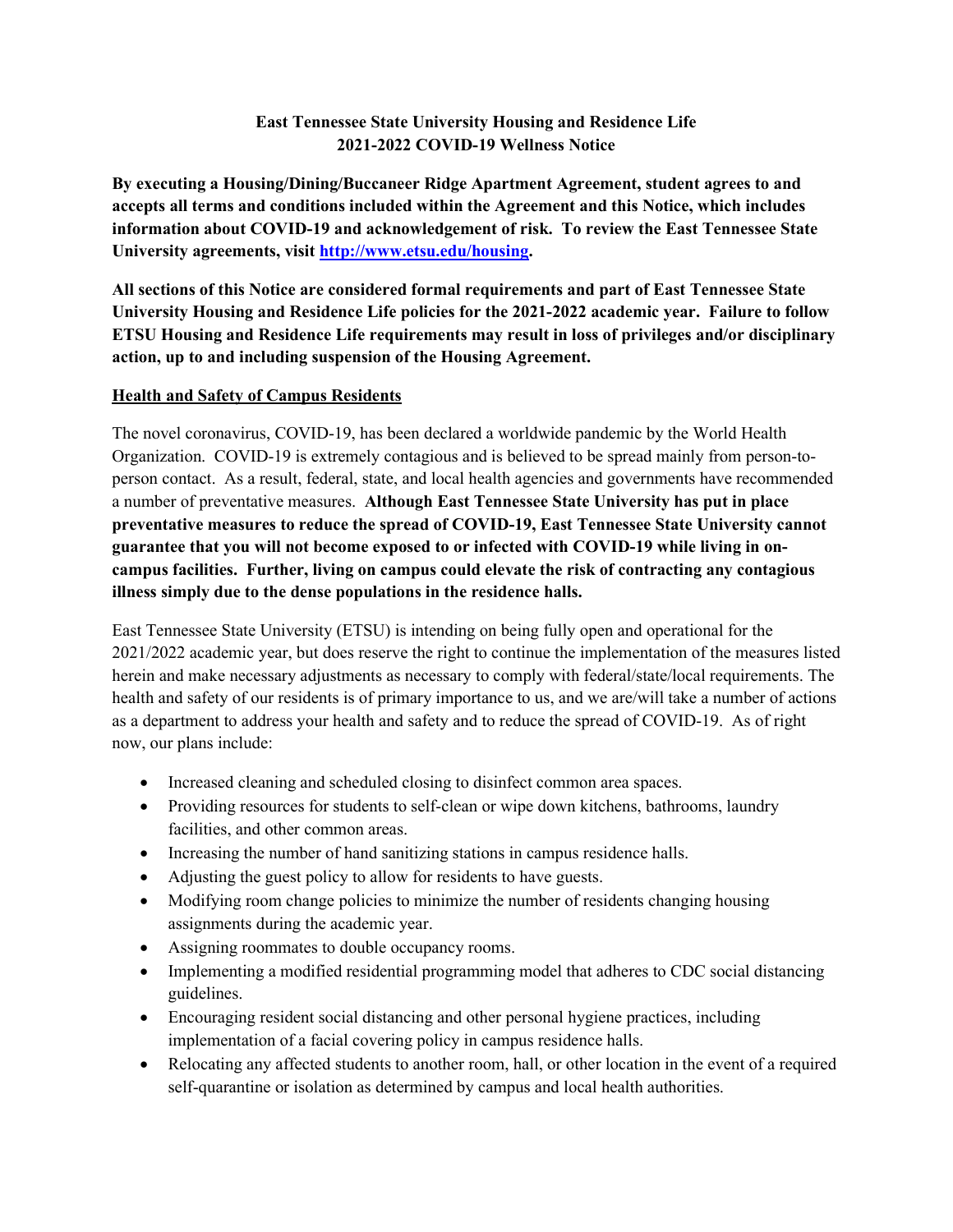## **ETSU RESERVES THE RIGHT TO ACT AS NEEDED AND IMPLEMENT ANY PROCEDURES THE UNIVERSITY DEEMS NECESSARY TO REDUCE THE RISK OF SPREAD OF COVID-19.**

Due to the fluid nature of the pandemic, we are continuing to engage in conversations with our campus partners and reviewing best practices and guidelines from the State of Tennessee and the Centers for Disease Control (CDC) about how to continue to maintain a healthy on-campus environment.

Although, there are a lot of unknowns at this point, East Tennessee State University Housing and Residence Life is strategizing cleaning, programming, and distancing initiatives to try and prevent the spread of the disease, while still providing the community and support you expect from us. It is the expectation of East Tennessee State University that all members of our community will act with the best interests of the community and of public health during this period of uncertainty.

#### **Resident Actions and Expectations**

There are several new expectations for every student living on-campus. These responsibilities are outlined below and are subject to change as CDC and state/local public health recommendations change.

Students who live on campus should:

- Practice good hand hygiene by either washing hands often with soap and water for at least 20 seconds, or by using alcohol-based hand sanitizer which contains at least 60% alcohol
- Avoid close contact with people who are sick
- Stay home if you are feeling sick and contact the University Health Center regarding your symptoms
- Cover your nose and mouth with a tissue or your sleeve when coughing or sneezing
- Clean and disinfect frequently-touched objects and surfaces
- And practice social distancing strategies, as recommended.

#### **Guests**

For the safety of themselves and the greater community, ETSU Housing and Residence Life has established these amended guest policies.

- Guests are permitted in a residence hall/apartment space, only if, agreed to by other resident(s) in the roommate agreement.
- Guests are permitted in resident rooms/apartments.
- Not more than one guest is permitted per residence hall/apartment room at a time.

Events, functions, or other gatherings in or outside the residence halls will be permitted, as long as, they are coordinated or approved by ETSU Housing and Residence Life or a designated campus partner.

#### **Room Changes**

Room assignments will be approved on an exception-only basis after the start of the fall semester, with an understanding that roommate consistency is a priority for the safety of all residents. Individuals who seek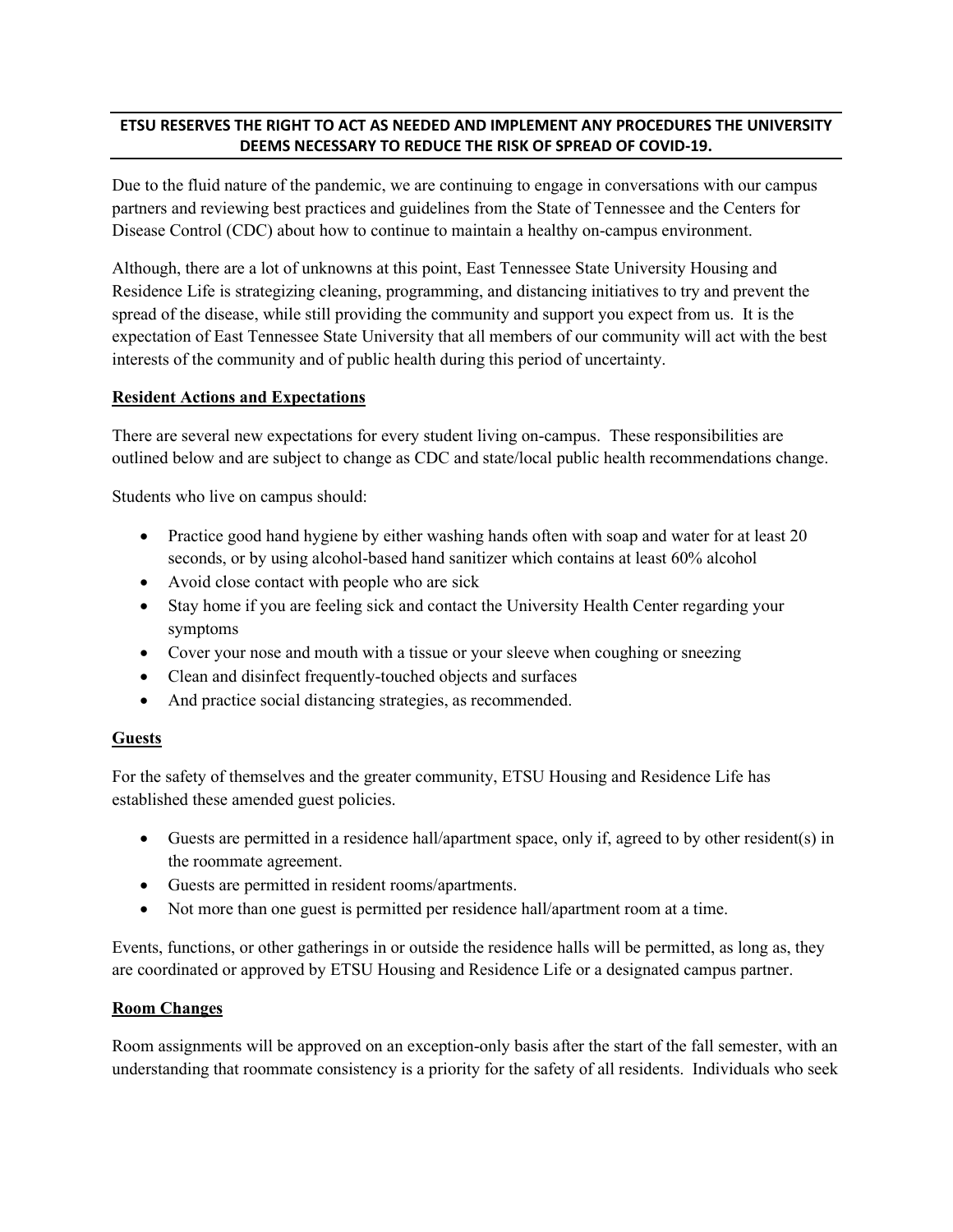to request a room change after move-in should contact the main Housing and Residence Life office at 423-439-4446 or assignments@etsu.edu.

## **Social Distancing**

Social distancing is defined as:

- Maintaining at least 6 feet of distance between yourself and others as often as possible.
- Following the directions of state and local leadership, East Tennessee State University, and federal guidelines at all times, regarding events, gatherings, or meetings.
- Adhering to the posted occupancy guidelines for common spaces.

Social distancing should be practiced whenever possible. This includes, but is not limited to, in student rooms, lounge areas, bathrooms, kitchens, and lobby areas. Furniture in common spaces will be configured to promote social distancing efforts and should not be moved. In some instances, public areas in the halls may be closed to limit gatherings. Students should not gather in hallways or stairwells.

# **Hand Washing and Hygiene Practices**

All students are required to comply with public health guidelines in regards to hygiene-related best practices – including hand washing. If there are low supplies or concerns about soap and paper towels, students should contact Housing and Residence Life.

East Tennessee State University Housing Facilities will perform enhanced cleaning of common areas, bathrooms, hallways, kitchens, and laundry facilities. Students living on campus who create unhygienic situations, who are non-compliant with public health guidelines, or choose not to clean for themselves will be contacted by the Housing and Residence Life department and may be removed from on-campus housing as indicated above.

Please follow the handwashing tips from the CDC on how to protect yourself from COVID-19:

- Wash your hands often with soap and water for at least 20 seconds especially after you have been in a public place or after blowing your nose, coughing, or sneezing.
- If soap and water are not readily available, use a hand sanitizer that contains at least 60% alcohol. Cover all surfaces of your hands and rub them together until they feel dry.
- Avoid touching your eyes, nose, and mouth.
- Avoid contact with people who are sick.

## **Facial Covering Use**

All residents and guests are expected to wear a facial covering in all areas of the residence halls/apartments, except for the privacy of your room. Refer to the ETSU Bucs are Back! website for additional information. Students are asked to review the CDC guidelines for wearing a facial covering. Facial coverings worn correctly follow the guidelines below:

- Wash your hands before putting on your facial covering
- Put it over your nose and mouth and secure it under your chin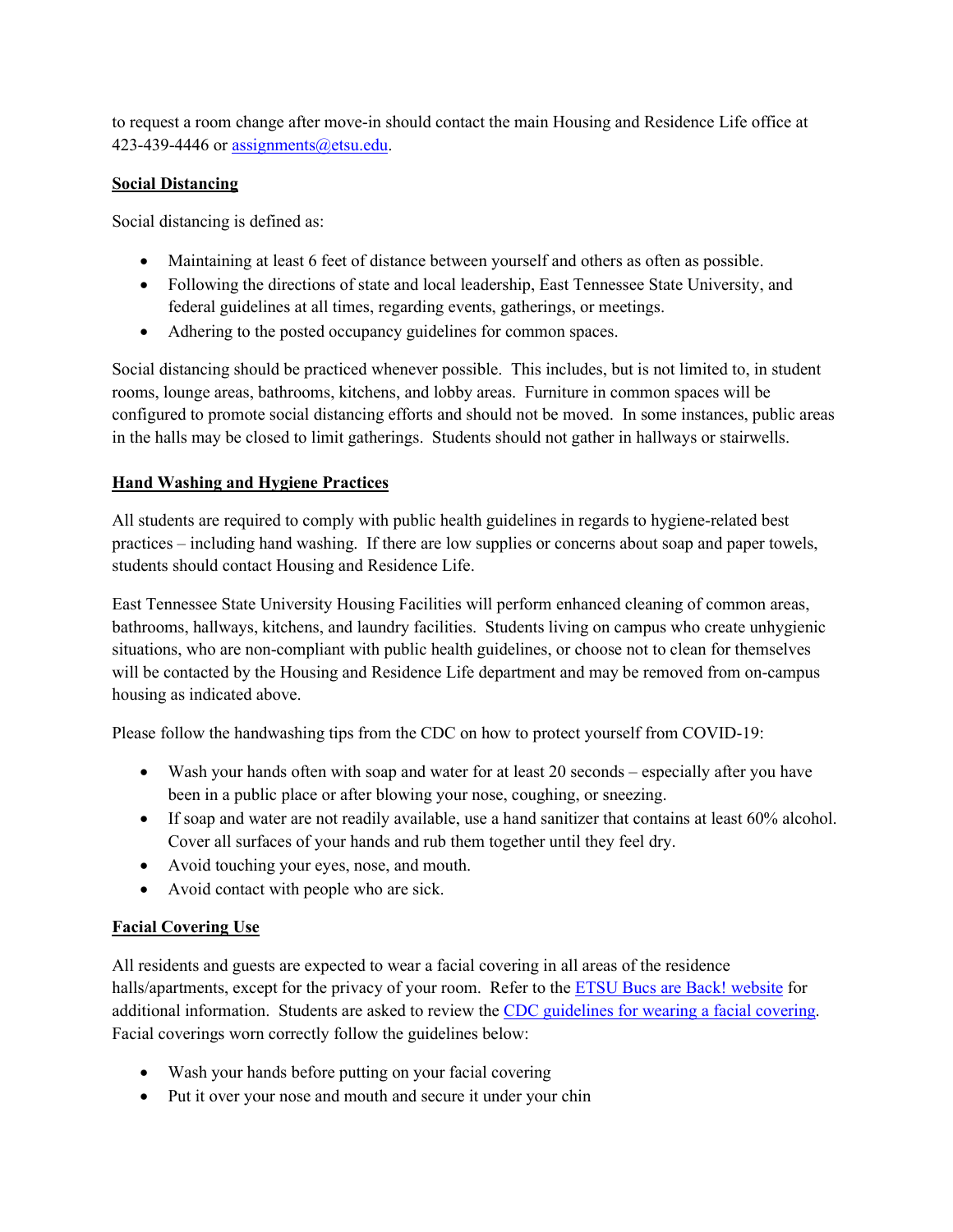- Try to fit it snugly against the sides of your face
- Make sure you can breathe easily
- Keep the covering on your face the entire time you are out of your individual residence hall room
- Do not put the covering around your neck or up on your forehead
- Do not touch the facial covering once on your face, and, if you do, wash your hands.
- Follow proper protocol for removing your facial covering when at home

## **Illness**

If you are experiencing COVID-19 symptoms (fever, cough, difficulty breathing) and/or have come into contact with a confirmed COVID-19 patient, stay home and contact your health care provider or the University Health Center at 423-439-4225 (Monday-Friday, 8 a.m.-4:30 p.m.) or after-hours at 1-888- 915-7299.

Do not go to a health care facility before you have called your provider.

Students who develop signs or symptoms of COVID-19 as enumerated by the CDC (https://www.cdc.gov/coronavirus/2019-ncov/symptoms-testing/symptoms.html) **must contact the ETSU University Health Center** within one (1) business day and self-isolate. Self-quarantine means NO human contact with ANYONE, including friends, family, and especially going out in public. Remember, if your symptoms are mild, this does not mean you cannot spread the virus to someone else and put others at severe risk.

## **Isolation/Quarantine**

In some cases, University Health Center or another medical professional may deem it necessary for a student to self-isolate or quarantine. During the isolation/quarantine period, the student(s) self-isolating should avoid all unnecessary contact with others – both direct and indirect.

As a result, ETSU Housing and Residence Life reserves the right to move a student from their assigned residential space into a space deemed appropriate for isolation or quarantine. Residents will have the option to relocate to off-campus housing during the isolation/quarantine period, but if they remain on campus they must follow all communicated policies and procedures to ensure the safety of themselves and other residents. Students who are required to isolate/quarantine must have NO human contact with ANYONE, including family, friends, other residents, and going out in public. Meal delivery will be coordinated for students placed in isolation/quarantine. Failure to follow ETSU Housing and Residence Life requirements may result in loss of privileges and/or disciplinary action, up to and including suspension of the Housing Agreement.

The period of isolation period will be determined on a case-by-case basis by medical professionals.

## **Asymptomatic COVID- 19 Testing**

All residents may be required to submit to asymptomatic COVID-19 testing at set intervals as determined by the University. Specific asymptomatic testing requirements will be communicated to residents as information becomes available.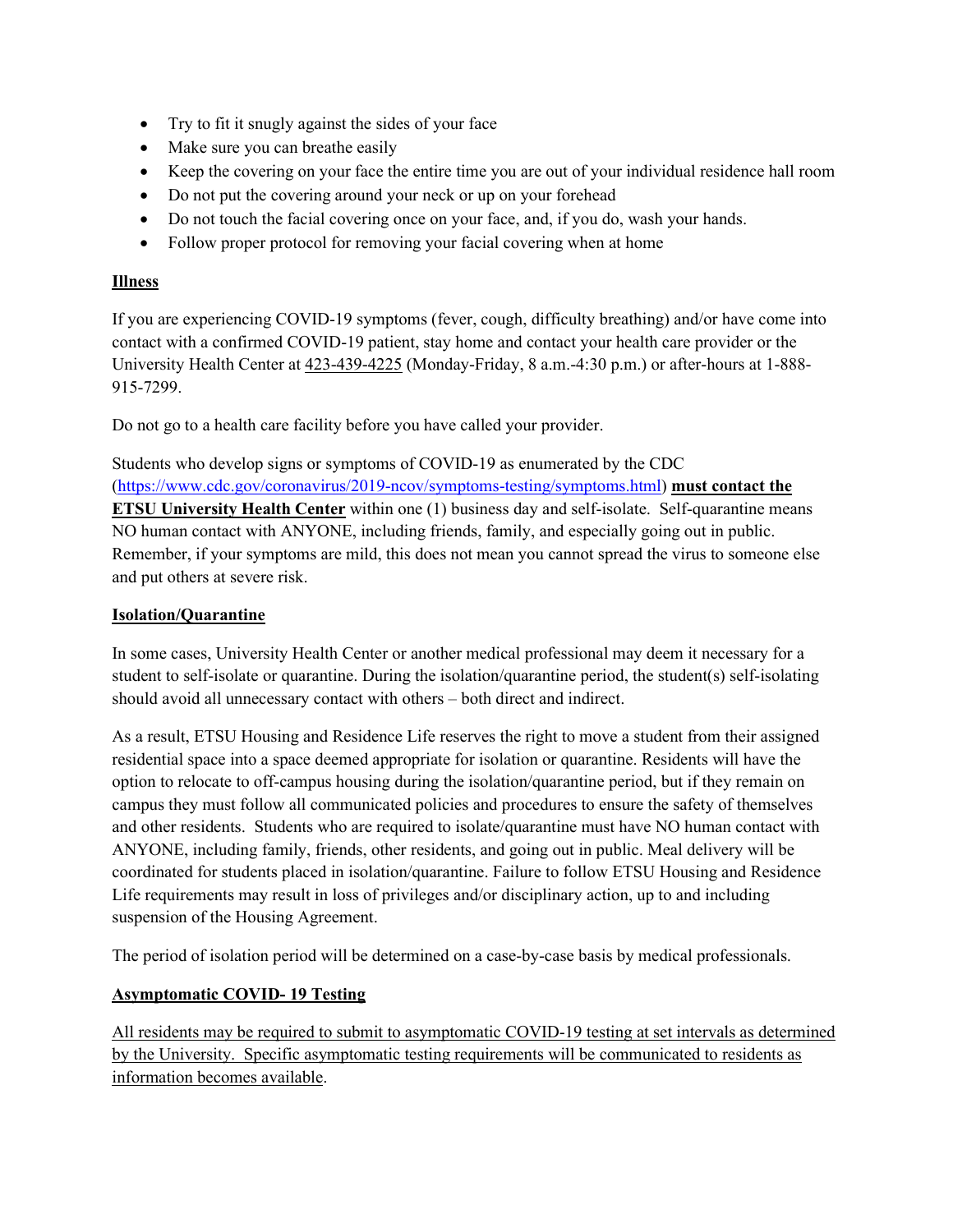## **COVID-19 Vaccines**

While the COVID-19 vaccine is being administered under emergency use authorization, it will not be required for residents of ETSU housing. However, if and when the COVID-19 vaccine achieves FDA approval, all residents may be required to show proof of vaccination, or exemption from vaccination. Specific vaccination requirements will be communicated to residents as information becomes available.

## **Campus Resources**

We recognize that this is a stressful and unprecedented time. There are several resources on campus, in addition to ETSU Housing and Residence Life, who are ready and willing to assist. For the most-current information on the coronavirus pandemic, regular updates and a list of common questions and answers, please visit the Bucs are Back! website at https://www.etsu.edu/coronavirus/.

# **Move-In 2021**

To promote social distancing, students will sign up for a move-in timeslot. ETSU Housing and Residence Life will communicate directly with students to approve move-in times via emails to student's ETSU email. Students will be permitted to bring not more than two (2) additional people to assist them with the move-in process. All students are required to adhere to the approved move-in time to ensure proper social distancing. All students and guests will be required to wear a facial covering for the duration of the move-in process. Students and guests are asked to bring their own masks to be used during the move-in process; however, ETSU Housing and Residence Life will have disposable masks readily available for those who do not bring their own.

On the day of move-in, students and guests are asked to self-screen prior to arriving on campus. If you are experiencing COVID-19 symptoms (fever, cough, difficulty breathing) and/or have come into contact with a confirmed COVID-19 patient, you should NOT come to campus, and should contact our office at 423-439-4446 to discuss alternative move-in date options.

To limit interaction of individuals traveling in opposite directions, hallways and stairwells will be designated as single directional, as able, to create a flow throughout the building. Students and guests should practice social distancing in elevators and hallways to the extent possible. Move-In carts will be available for resident use, with sanitization materials provided throughout the move-in period.

In preparation for resident move-in, all required documentation must be submitted to the University prior to arrival. These documents include:

- Meningitis vaccines (required for those under-22 years of age)
- Emergency contact and missing persons forms
- Uploading of a photo to the ID Services portal (for new students)

## **Release and Waiver**

I release the State of Tennessee, and ETSU, its Board of Trustees, administrators, officers, employees, and representatives from any and all liability for any and all claims, demands, and causes for any and all loss of property, illness, personal injury, or death, arising out of, resulting from, occurring during, or in